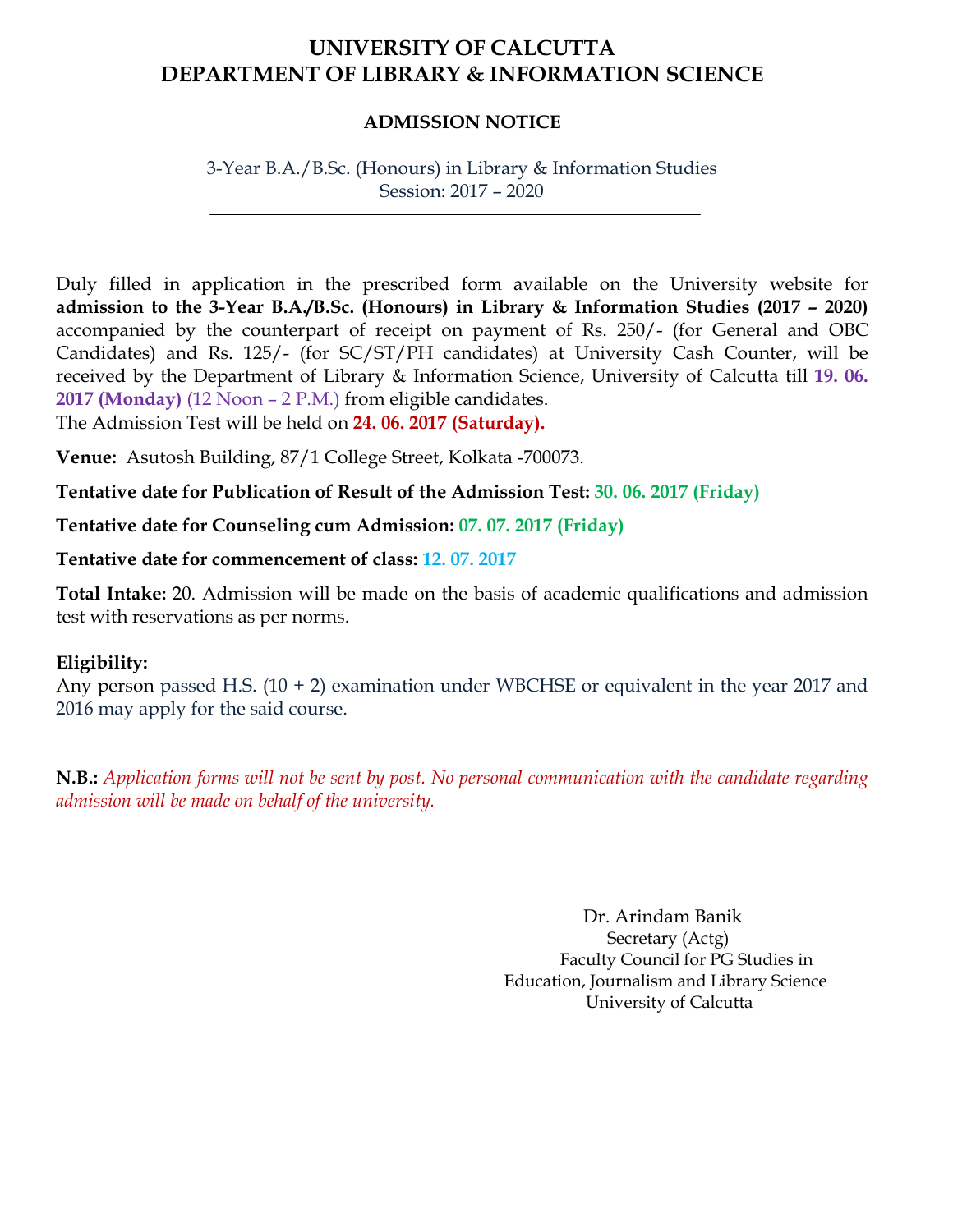

# **UNIVERSITY OF CALCUTTA**

**DEPARTMENT OF LIBRARY & INFORMATION SCIENCE**

Asutosh Building (3rd Floor), 87/1 College Street, Kolkata – 700073

#### **3 YEAR B.A./B.Sc (HINOURS) IN LIBRARY & INFORMATION STUDIES**

| Session: 2017 - 2020 |  |  |
|----------------------|--|--|
|----------------------|--|--|

Roll No……………

Date of Receipt………………

**Form of Application for Admission**

**(***To be filled in by the Applicant***)**

*Attested copy of a recent passport size color photograph*

1. Full name (in block letters):

2. a) Father's Name: (b) Mother's Name:

3. a) Guardian's Name : (b) Relationship:

4. a) Date of Birth: (b) Gender: (c) Married or single:

5. Permanent Address:

| 6. Address for communication: |
|-------------------------------|
|                               |

| Mobile:<br>Ph. No.                                                                  |               | email: |  |  |
|-------------------------------------------------------------------------------------|---------------|--------|--|--|
| 7. (a) Nationality:                                                                 | (b) Religion: |        |  |  |
| 8. Whether SC/ST/OBC(A/B)/PH:<br>(Self attested copy of certificate to be enclosed) |               |        |  |  |
| 9. Father's/Guardian's Occupation:                                                  |               |        |  |  |
| 10. Family income (monthly):                                                        |               |        |  |  |

#### 12. Academic Qualifications:

| Name of the       | Year       | Board/  | Subjects | Division/ | Total    | $%$ of |
|-------------------|------------|---------|----------|-----------|----------|--------|
| Examinations      | of passing | Council | taken    | Class     | marks    | Marks  |
|                   |            |         |          |           | obtained |        |
| Madhyamik/equiv.  |            |         |          |           |          |        |
|                   |            |         |          |           |          |        |
| Higher Secondary/ |            |         |          |           |          |        |
| equiv.(based on 4 |            |         |          |           |          |        |
| subjects)         |            |         |          |           |          |        |